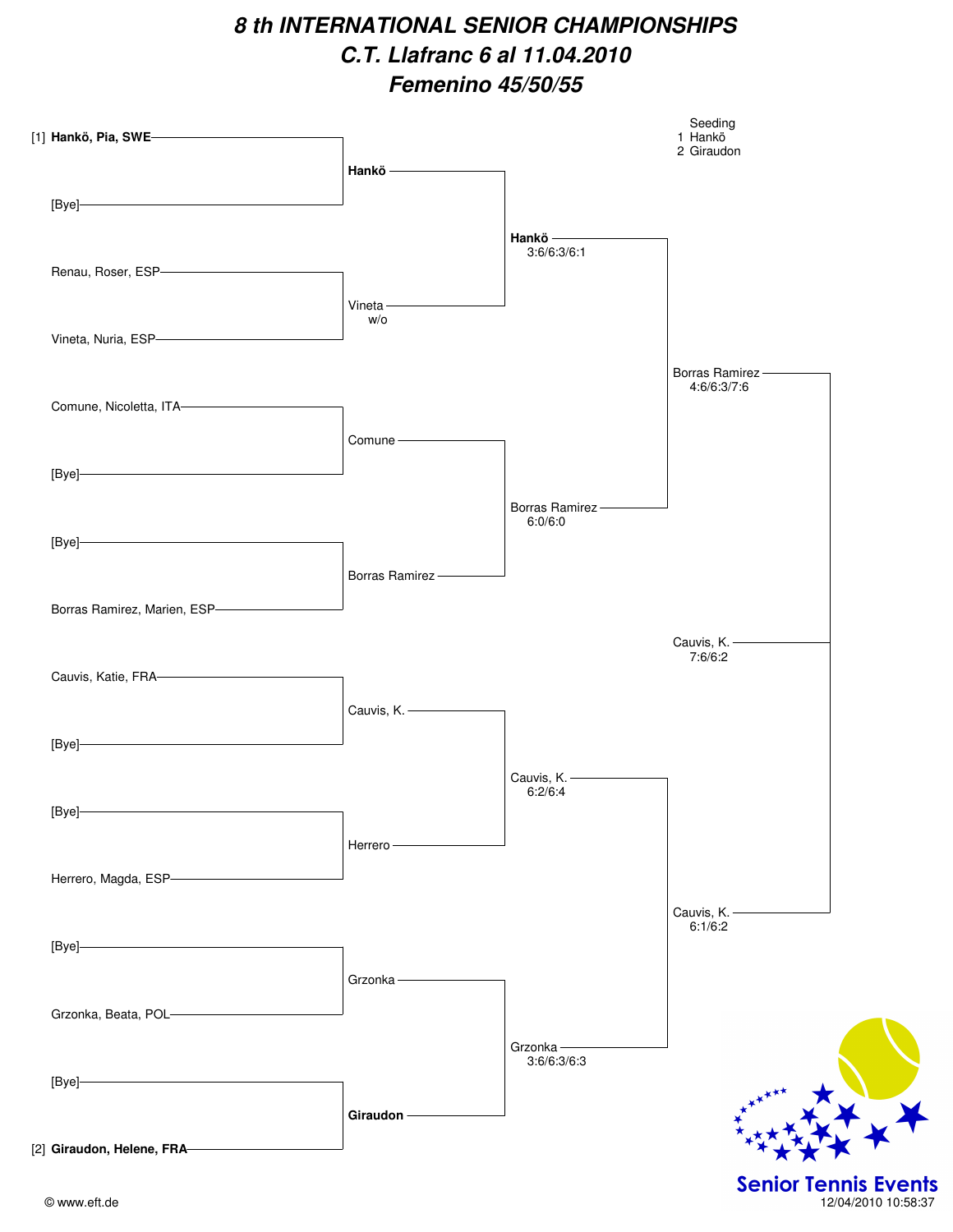#### **8 th INTERNATIONAL SENIOR CHAMPIONSHIPS C.T. Llafranc 6 al 11.04.2010 Femenino 60/65/70**

| <b>Femenino 60/65/70</b><br>Group 1         | <b>Torrens Vallhornrat</b><br>Adelaida (5.) | Ringström<br>Brigitta (4.) | Mahuet<br>Francois (3.) | Martos Aliaga<br>M.Antonia (2.) | Darnaculleta<br>Maria Teresa (1.) |
|---------------------------------------------|---------------------------------------------|----------------------------|-------------------------|---------------------------------|-----------------------------------|
| Torrens Vallhornrat, Adelaida<br><b>ESP</b> |                                             | W/O                        | 6:3/6:3                 | W/O                             | W/O                               |
| Ringström, Brigitta<br><b>SWE</b>           | W/O                                         |                            | 1:6/2:6                 | 1:6/0:6                         | 1:6/1:6                           |
| Mahuet, Francois<br><b>FRA</b>              | 3:6/3:6                                     | 6:1/6:2                    |                         | 4:6/4:6                         | 3:6/1:6                           |
| Martos Aliaga, M.Antonia<br><b>ESP</b>      | w/o                                         | 6:1/6:0                    | 6:4/6:4                 |                                 | 2:6/4:6                           |
| Darnaculleta, Maria Teresa<br><b>ESP</b>    | w/o                                         | 6:1/6:1                    | 6:3/6:1                 | 6:2/6:4                         |                                   |



**Senior Tennis Events**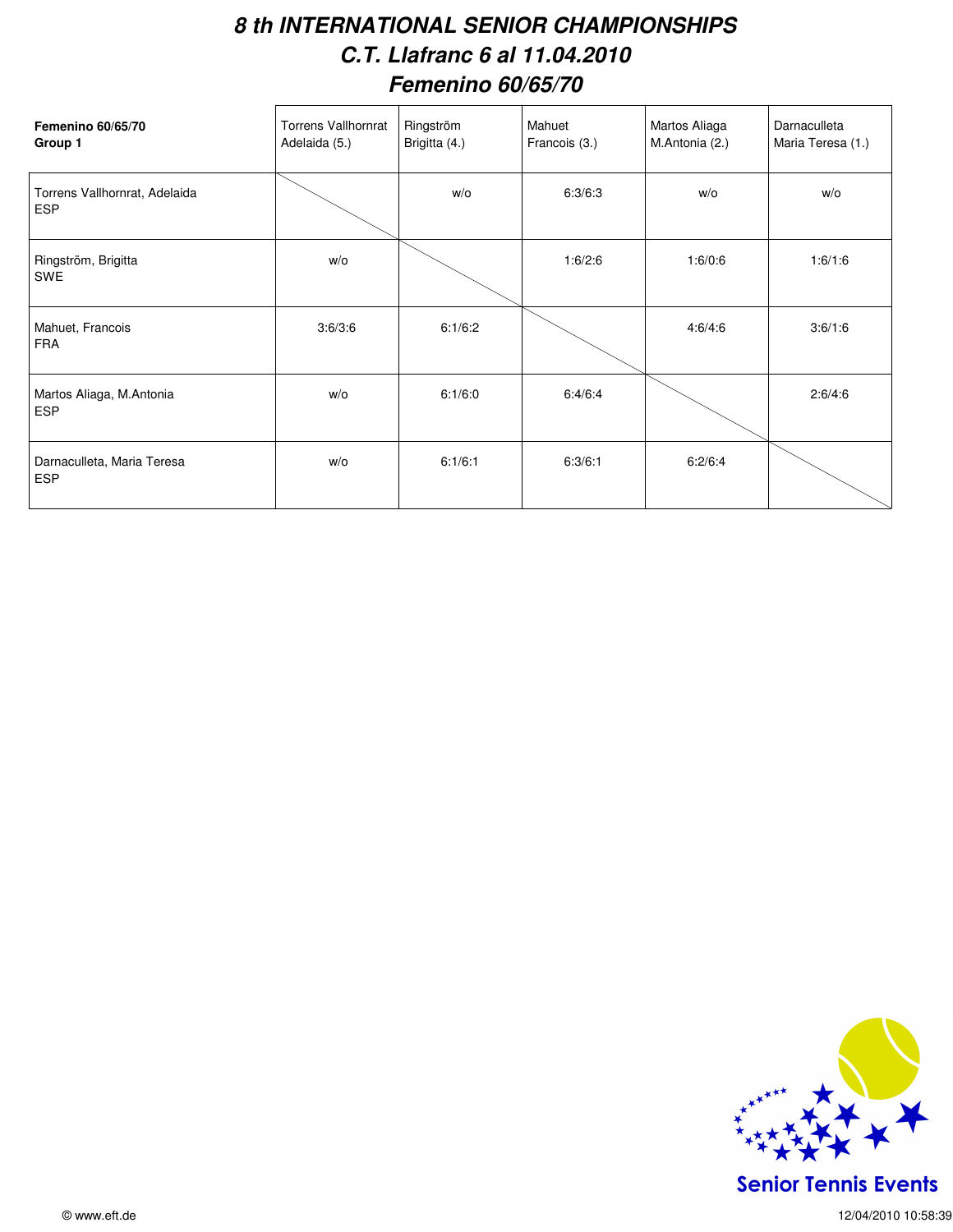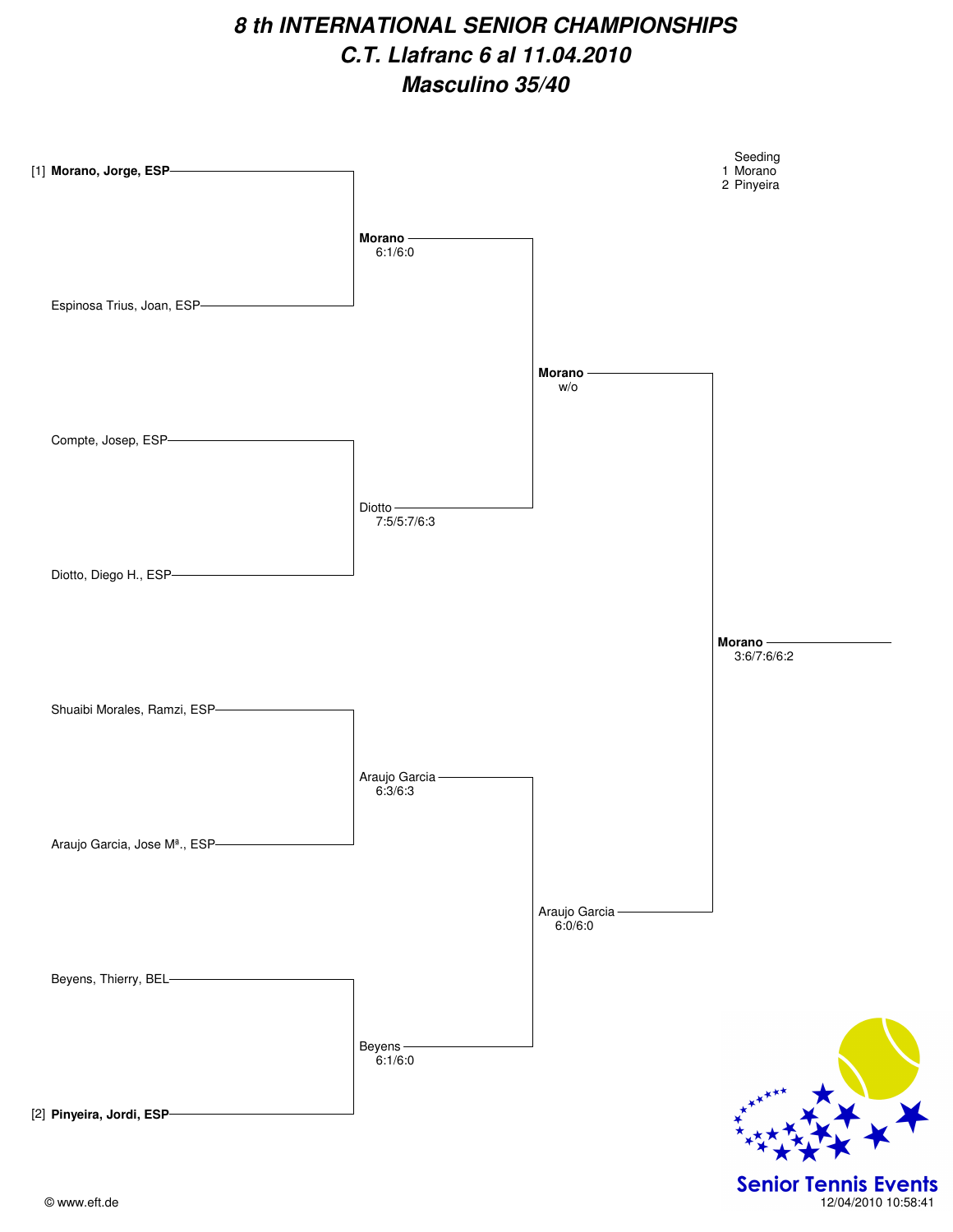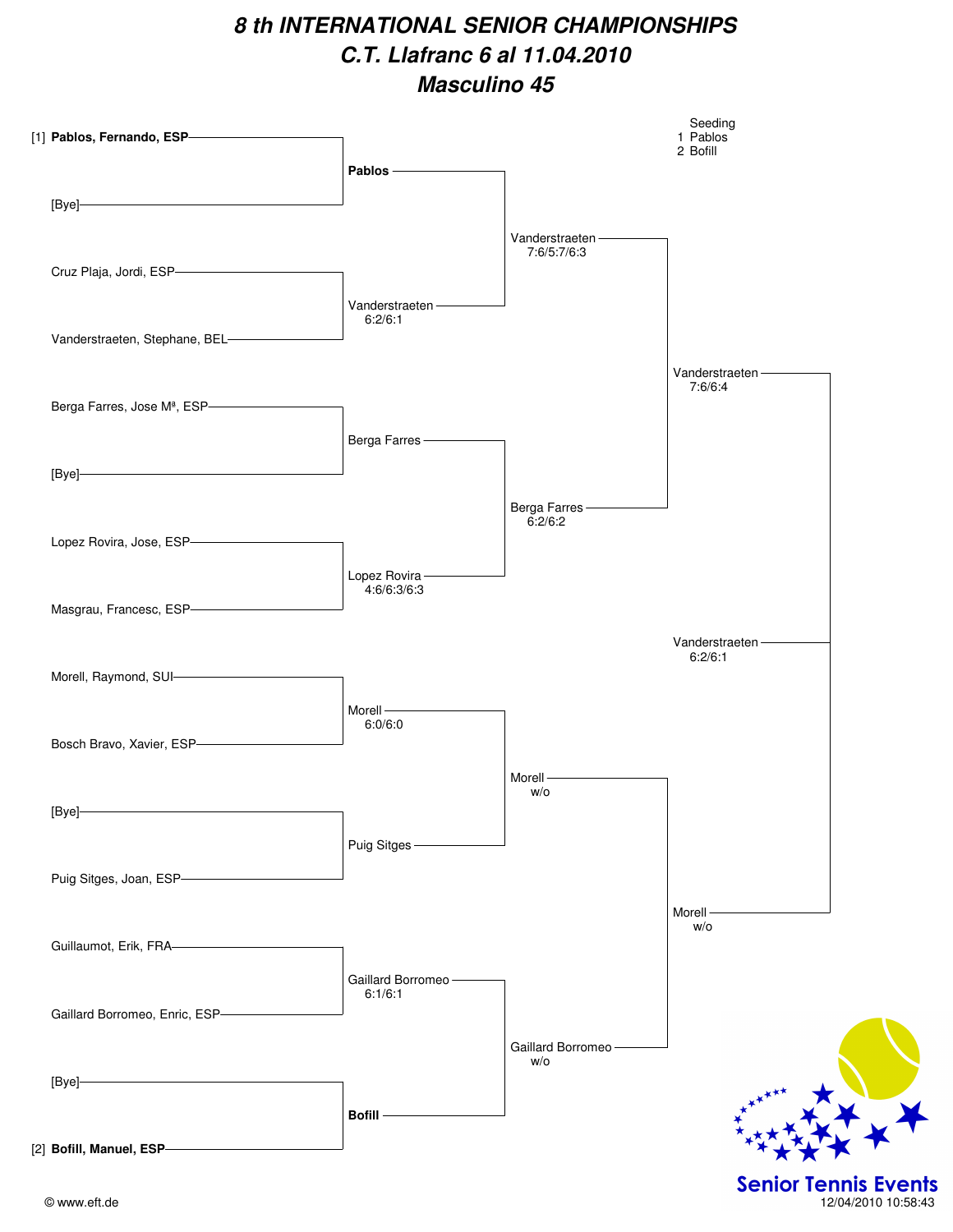| [1] Webster, Lawrence, GBR-                      |                                                                                                                                                                                                                                |                    | Seeding<br>1 Webster<br>2 Carbo Xabe   |
|--------------------------------------------------|--------------------------------------------------------------------------------------------------------------------------------------------------------------------------------------------------------------------------------|--------------------|----------------------------------------|
|                                                  |                                                                                                                                                                                                                                |                    |                                        |
| $[Bye] \qquad \qquad \overbrace{\qquad \qquad }$ |                                                                                                                                                                                                                                |                    |                                        |
|                                                  |                                                                                                                                                                                                                                | Webster ————       |                                        |
|                                                  |                                                                                                                                                                                                                                | 6:4/6:1            |                                        |
| Garcia Rodriguez, Celestino, ESP-                |                                                                                                                                                                                                                                |                    |                                        |
|                                                  | Andres Lopez-                                                                                                                                                                                                                  |                    |                                        |
| Andres Lopez, Mario, ESP-                        | 6:0/6:0                                                                                                                                                                                                                        |                    |                                        |
|                                                  |                                                                                                                                                                                                                                |                    |                                        |
|                                                  |                                                                                                                                                                                                                                |                    | Rechenmann - The Manuscript<br>6:3/6:1 |
| Rechenmann, Jean - Yves, SUI-                    |                                                                                                                                                                                                                                |                    |                                        |
|                                                  | Rechenmann-                                                                                                                                                                                                                    |                    |                                        |
|                                                  |                                                                                                                                                                                                                                |                    |                                        |
| $[Bye] \qquad \qquad \overbrace{\qquad \qquad }$ |                                                                                                                                                                                                                                |                    |                                        |
|                                                  |                                                                                                                                                                                                                                | Rechenmann-        |                                        |
| $[Bye] \qquad \qquad \overbrace{\qquad \qquad }$ |                                                                                                                                                                                                                                | 6:4/6:2            |                                        |
|                                                  |                                                                                                                                                                                                                                |                    |                                        |
|                                                  | Ortega Marquez-                                                                                                                                                                                                                |                    |                                        |
| Ortega Marquez, Manuel, ESP-                     |                                                                                                                                                                                                                                |                    |                                        |
|                                                  |                                                                                                                                                                                                                                |                    | Rechenmann-                            |
|                                                  |                                                                                                                                                                                                                                |                    | 6:1/6:1                                |
| $[Bye] \qquad \qquad \overbrace{\qquad \qquad }$ |                                                                                                                                                                                                                                |                    |                                        |
|                                                  | Isern Ribo - The Management of the Management of the Management of the Management of the Management of the Management of the Management of the Management of the Management of the Management of the Management of the Managem |                    |                                        |
| Isern Ribo, Carles, ESP-                         |                                                                                                                                                                                                                                |                    |                                        |
|                                                  |                                                                                                                                                                                                                                |                    |                                        |
|                                                  |                                                                                                                                                                                                                                | Isern Ribo-<br>W/O |                                        |
| [Bye]-                                           |                                                                                                                                                                                                                                |                    |                                        |
|                                                  | Carayol-                                                                                                                                                                                                                       |                    |                                        |
|                                                  |                                                                                                                                                                                                                                |                    |                                        |
| Carayol, Jose, ESP-                              |                                                                                                                                                                                                                                |                    |                                        |
|                                                  |                                                                                                                                                                                                                                |                    | Isern Ribo-<br>W/O                     |
| Juarez, Jose, ESP-                               |                                                                                                                                                                                                                                |                    |                                        |
|                                                  |                                                                                                                                                                                                                                |                    |                                        |
|                                                  | $Ju$ arez $-$<br>6:1/6:0                                                                                                                                                                                                       |                    |                                        |
| Gardenas Llorente, Antonio, ESP-                 |                                                                                                                                                                                                                                |                    |                                        |
|                                                  |                                                                                                                                                                                                                                | Carbo Xabe -       |                                        |
|                                                  |                                                                                                                                                                                                                                | 6:0/6:0            |                                        |
| [Bye]                                            |                                                                                                                                                                                                                                |                    |                                        |
|                                                  |                                                                                                                                                                                                                                |                    |                                        |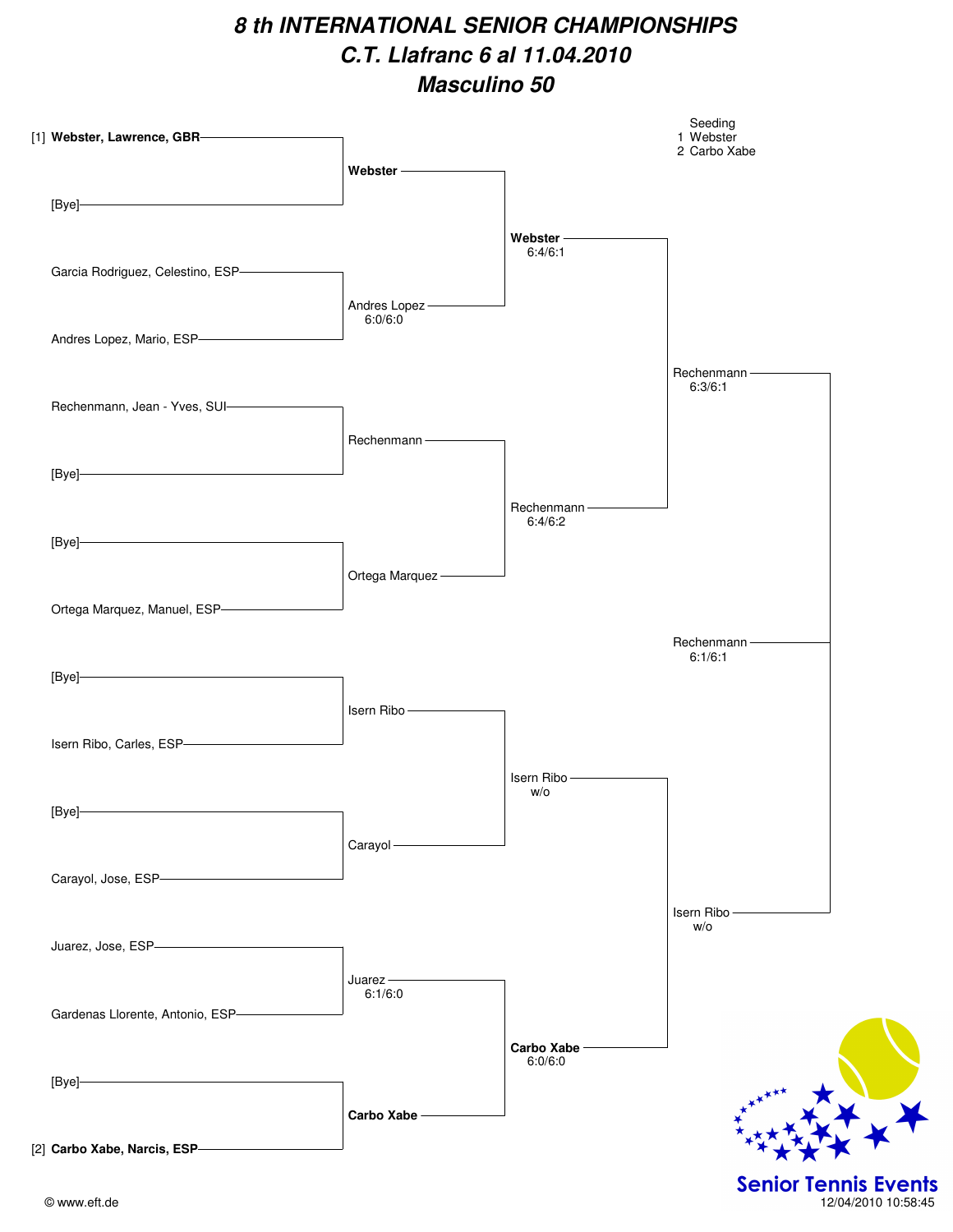

<sup>©</sup> www.eft.de 12/04/2010 10:58:46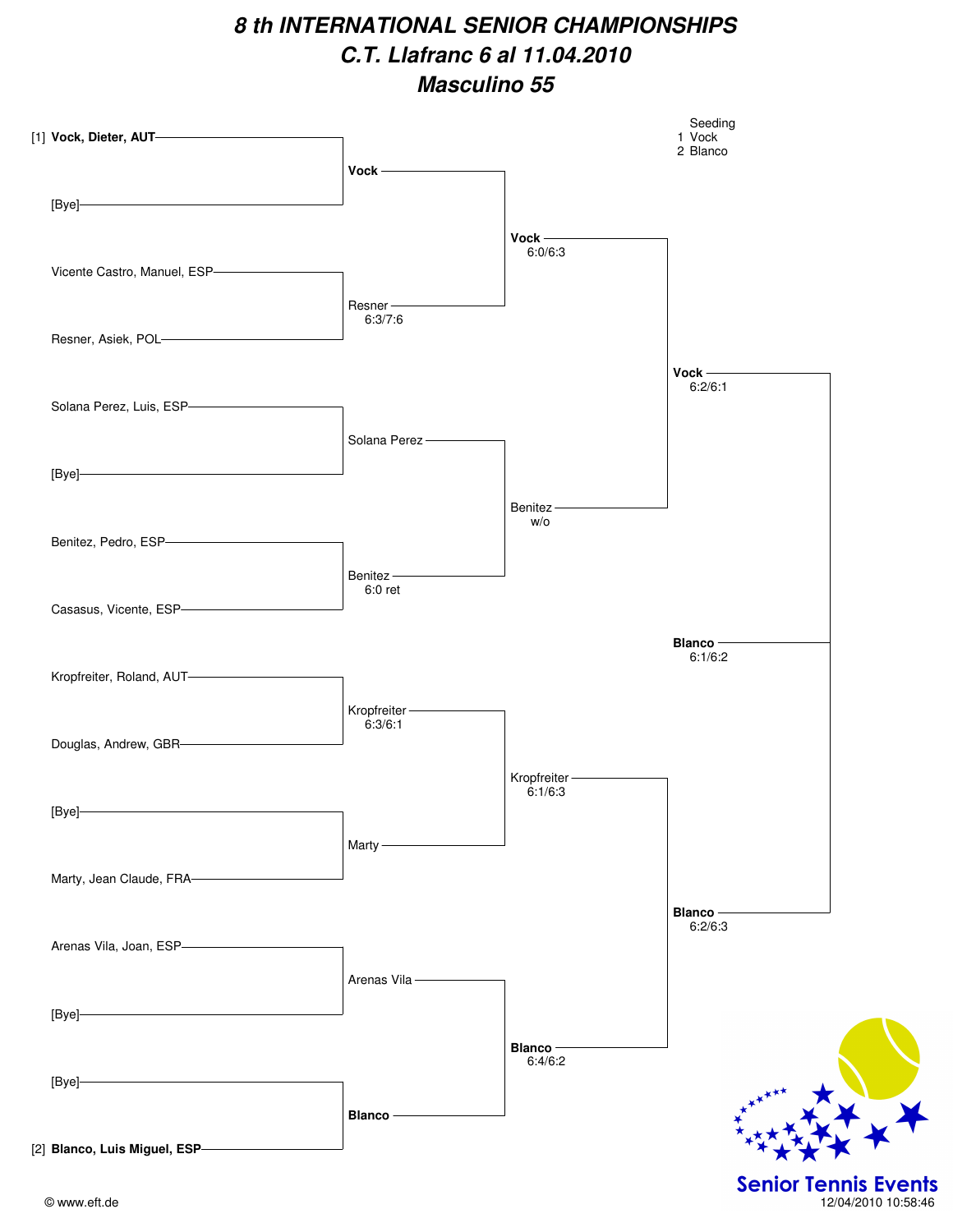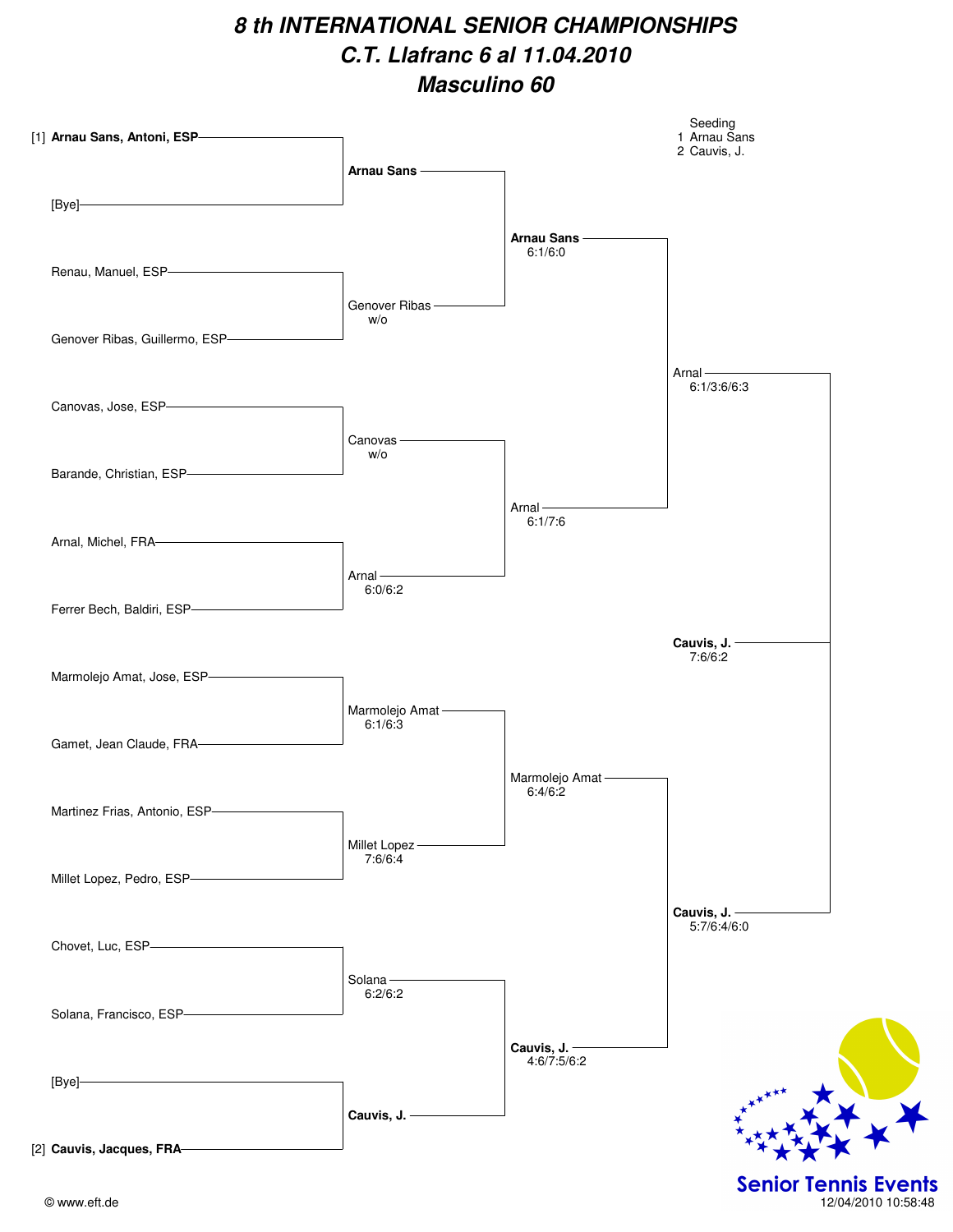| [1] Serra, Felix, ESP-             | Serra -                       |                                |                        | Seeding<br>1 Serra | 2 Regal Fernandez                                  |
|------------------------------------|-------------------------------|--------------------------------|------------------------|--------------------|----------------------------------------------------|
| [Bye]-                             |                               |                                |                        | 3 Zambon<br>4 Zern |                                                    |
| [Bye]-                             |                               | $Serra -$<br>6:1/6:1           |                        |                    |                                                    |
| Cremascoli, Bruno, ITA-            | Cremascoli -                  |                                |                        |                    |                                                    |
| Bello, Manuel, ESP-                |                               |                                | Serra-<br>6:3/6:4      |                    |                                                    |
|                                    | Bello-                        |                                |                        |                    |                                                    |
| [Bye]                              |                               | Lopez Nunez-                   |                        |                    |                                                    |
| Lopez Nunez, Juan Pedro, ESP-      | Lopez Nunez -                 | W/O                            |                        |                    |                                                    |
| [Bye]                              |                               |                                |                        | Coutrix $-$        |                                                    |
| [3] Zambon, Bepi, ITA-             | Zambon -                      |                                |                        | 6:3/6:7/6:0        |                                                    |
| [Bye]                              |                               |                                |                        |                    |                                                    |
| Puig Ri., Eduard, ESP-             |                               | Zambon -<br>6:2/6:2            |                        |                    |                                                    |
| Martinez Lopez, Antonio, ESP-      | Puig Ri. -<br>6:3/6:3         |                                |                        |                    |                                                    |
|                                    |                               |                                | Coutrix $-$<br>6:3/6:0 |                    |                                                    |
| [Bye]                              | Rodriguez Gonzalez-           |                                |                        |                    |                                                    |
| Rodriguez Gonzalez, Luis, ESP-     |                               | Coutrix-                       |                        |                    |                                                    |
| [Bye]-                             | Coutrix-                      | 6:0/6:3                        |                        |                    |                                                    |
| Coutrix, Michel, FRA-              |                               |                                |                        |                    | Regal Fernandez -                                  |
| Antonuccio, Robert, FRA-           |                               |                                |                        |                    | 6:4/6:2                                            |
| Anfruns Serra, Ramon, ESP-         | Anfruns Serra-<br>4:6/6:0/6:0 |                                |                        |                    |                                                    |
| Valade, Jean-Pierre, FRA-          |                               | Anfruns Serra -<br>7:5/3:6/6:3 |                        |                    |                                                    |
| Gimenez Salinas, Jose, ESP-        | Valade-<br>6:4/6:4            |                                |                        |                    |                                                    |
|                                    |                               |                                | $Zern -$<br>6:2/6:3    |                    |                                                    |
| [Bye]-                             | Felip                         |                                |                        |                    |                                                    |
| Felip, LLuis, ESP-                 |                               | Zern-                          |                        |                    |                                                    |
| [Bye]                              | Zern                          | W/O                            |                        |                    |                                                    |
| [4] Zern, Peter, GER-              |                               |                                |                        | Regal Fernandez -  |                                                    |
| [Bye]                              |                               |                                |                        | 6:3/6:1            |                                                    |
| Durall Pinos, Jose, ESP-           | Durall Pinos -                |                                |                        |                    |                                                    |
| Toustou, Michel, FRA-              |                               | Durall Pinos-<br>4:6/6:1/6:2   |                        |                    |                                                    |
|                                    | Toustou                       |                                |                        |                    |                                                    |
| [Bye]                              |                               |                                | Regal Fernandez -      |                    |                                                    |
| Garos, Jaime, ESP-                 | Garos -                       |                                | 4:6/6:4/6:1            |                    |                                                    |
| $[Bye]$ -                          |                               | Regal Fernandez -              |                        |                    |                                                    |
| [Bye]-                             | Regal Fernandez -             | 6:0/6:0                        |                        |                    |                                                    |
| [2] Regal Fernandez, Orestes, ESP- |                               |                                |                        |                    |                                                    |
| © www.eft.de                       |                               |                                |                        |                    | <b>Senior Tennis Events</b><br>12/04/2010 10:58:50 |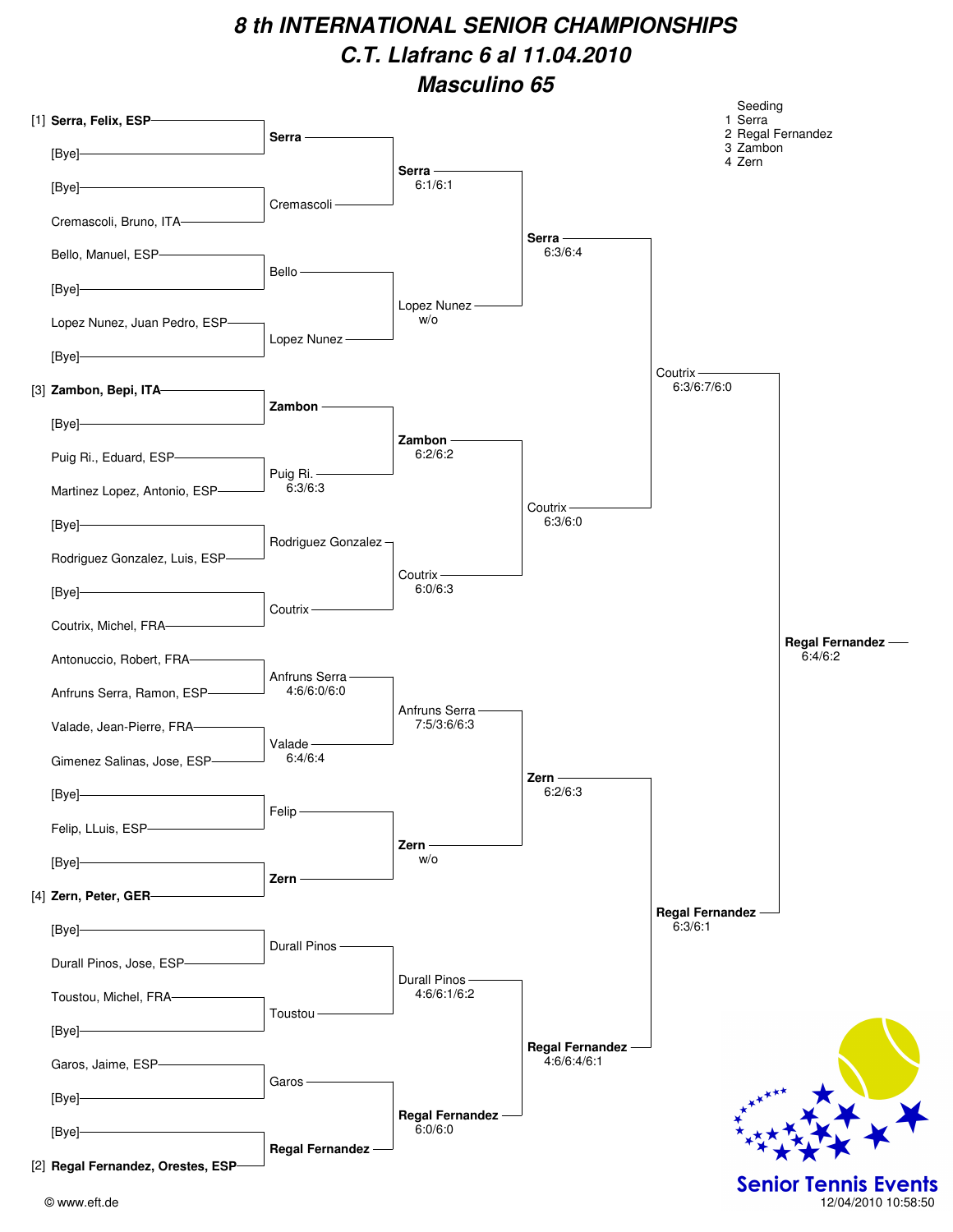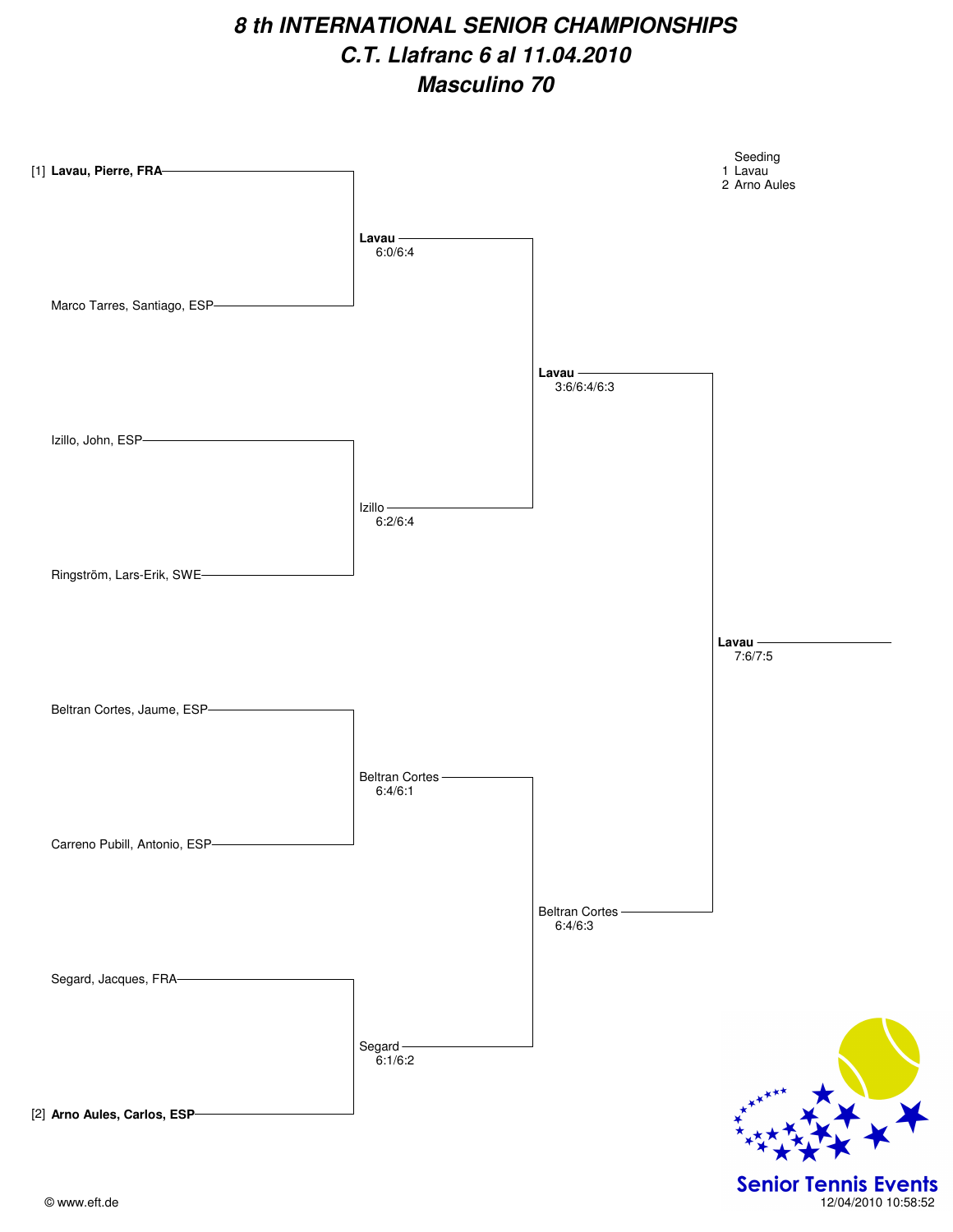